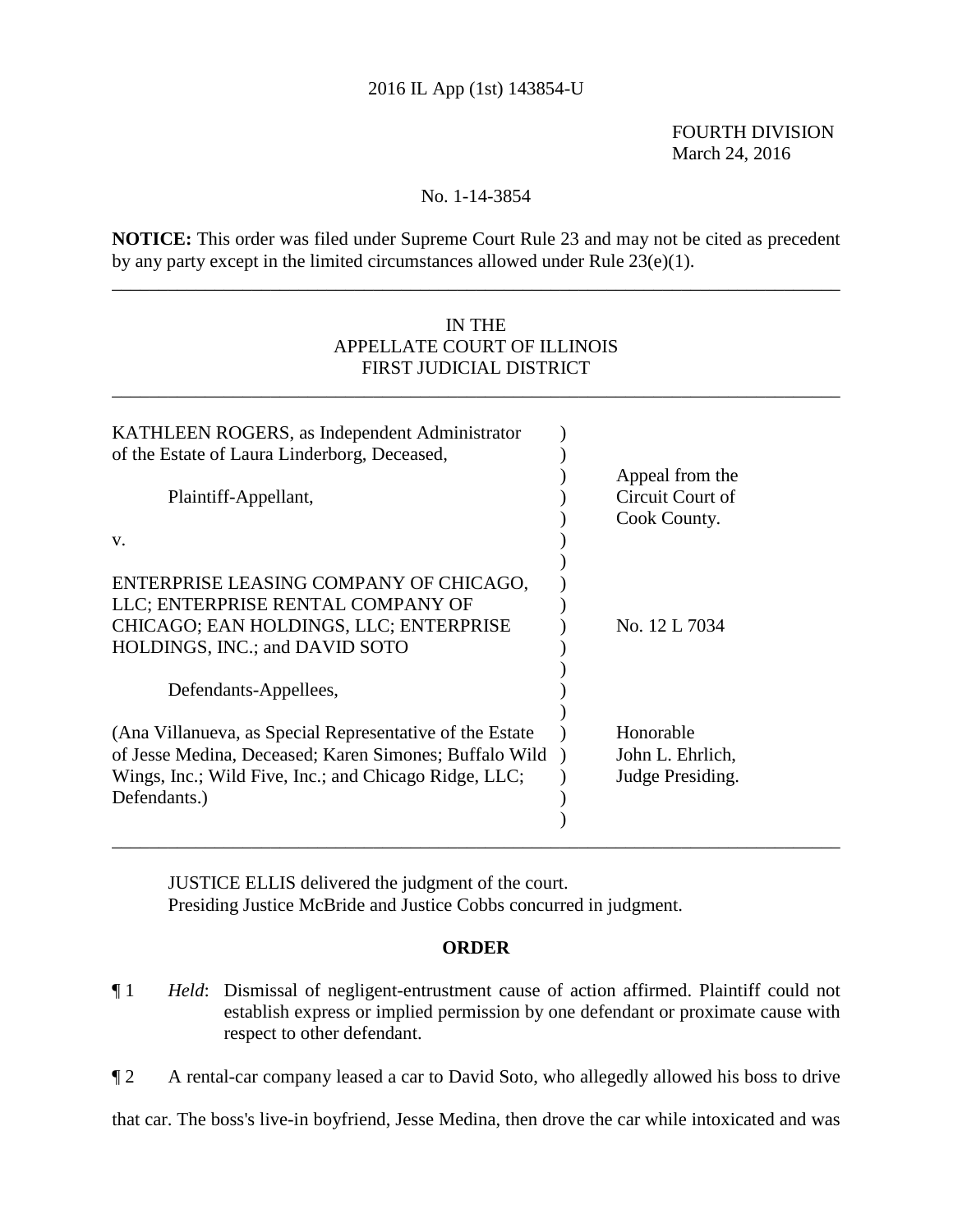involved in a car accident that killed both him and the woman driving the other car, Laura Linderborg. The question presented here is whether either the rental-car company or Soto can be held liable to Linderborg's estate under a theory of negligent entrustment. The trial court ruled that neither defendant could be held liable and dismissed those claims. We agree and affirm.

¶ 3 Plaintiff Kathleen Rogers, as independent administrator of the estate of Laura Linderborg, brought this claim of negligent entrustment against defendants Enterprise Leasing Company of Chicago, LLC, Enterprise Rental Company of Chicago, EAN Holdings, LLC, Enterprise Holdings, Inc. (collectively, "Enterprise"), David Soto, and others. The trial court dismissed the claims against Enterprise and Soto, finding that the actions of the intoxicated driver, Jesse Medina, were not foreseeable to defendants as a matter of law.

¶ 4 With respect to Soto, dismissal was proper because nothing showed that Soto gave Medina express or implied permission to use the car, or that Soto knew or should have known that Medina was an incompetent driver. With respect to Enterprise, we find that its act of renting the car to either Soto or his boss, as a matter of law, was not the legal proximate cause of the death of plaintiff's decedent. None of plaintiff's allegations, or the evidence presented in this case, suggested that Medina's acts would have been foreseeable to Enterprise.

#### ¶ 5 I. BACKGROUND

¶ 6 On April 10, 2012, Jesse Medina and Laura Linderborg were involved in a car crash that caused both of their deaths. Medina had been driving a rental car owned by Enterprise. Plaintiff filed a complaint against Enterprise, Soto, and defendant Katrina Scimone, Soto's boss and Medina's girlfriend, alleging that they negligently entrusted the rental car to Medina. The following facts are taken from the third amended complaint and from evidence submitted by the parties.

- 2 -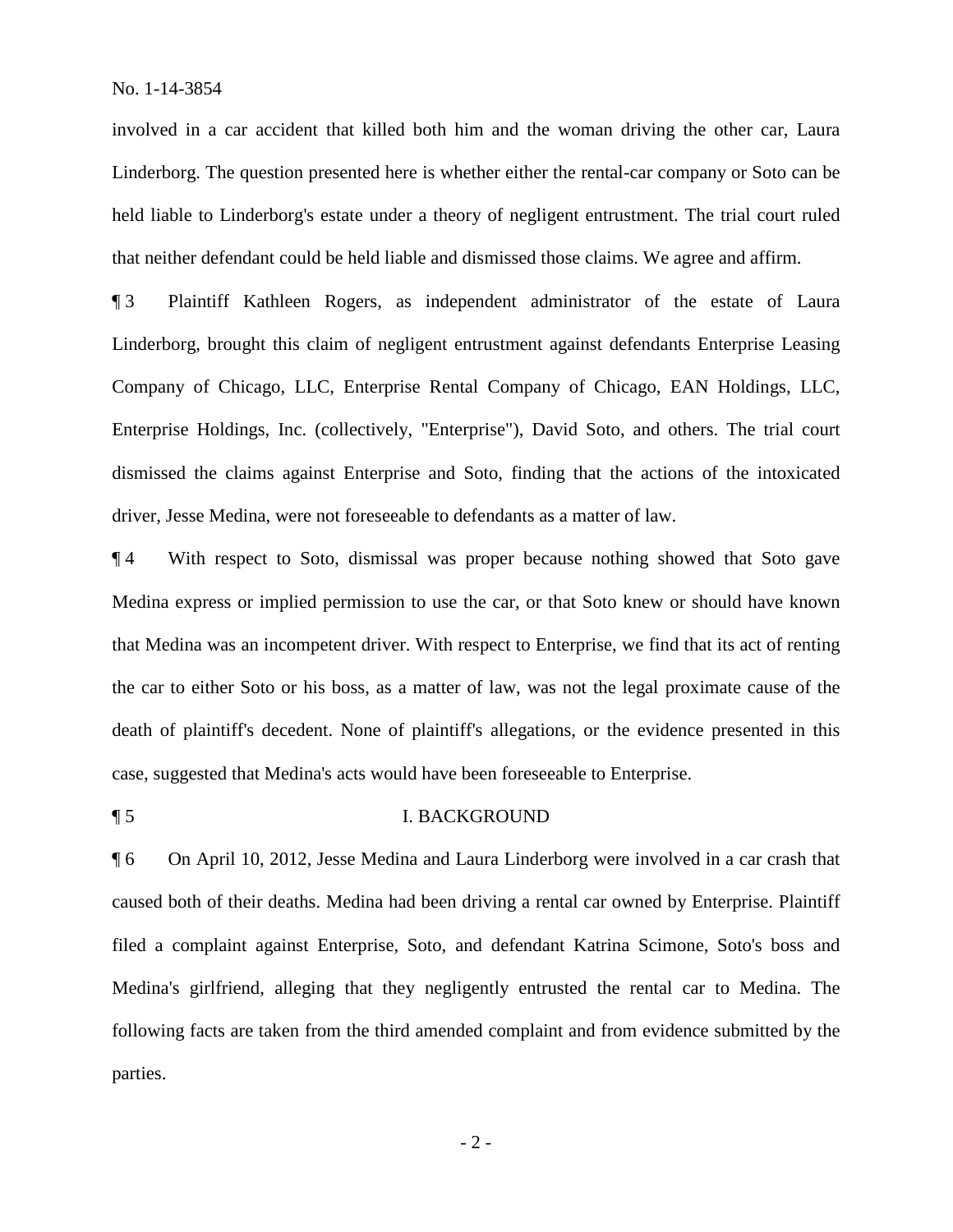¶ 7 Soto originally rented the car from Enterprise. He signed a rental agreement that listed the rental period as April 2, 2012 to April 4, 2012. The rental agreement also stated that no other drivers would be permitted to use the car.

¶ 8 After renting the car, Soto, who worked with Scimone, left the car and keys at Scimone's house. Scimone did not have a driver's license at the time. According to the complaint, Soto "expressly and implicitly permitted [Scimone] to use" the rental car, despite knowing that she did not have a driver's license. He also did not tell Scimone not to let anyone else use the car.

¶ 9 On April 4, 2012, Soto informed Enterprise that he wanted to extend the rental to April 9. The complaint alleges that Enterprise "orally permitted" Soto to keep the car without executing a new rental agreement.

¶ 10 On April 9, Soto's boss, Scimone, called Enterprise and "entered into an oral agreement" to extend the rental period for two more days, until April 11. Scimone paid for the rental over the phone using her credit card. Enterprise did not require Scimone to sign a written rental agreement or otherwise restrict her use of the car. Nor did Enterprise check or request Scimone's driver's license information.

¶ 11 The complaint alleges that on April 10, Scimone lent the car to Medina. Using the car, Medina visited several taverns and consumed alcohol. While driving, he lost control of the car and collided with Linderborg's car, killing Linderborg and himself. According to plaintiff, Soto was aware that Scimone had lent the car to Medina, because he was present when Scimone had a telephone conversation with Medina "immediately preceding the collision."

¶ 12 Plaintiff alleged that both Soto and Enterprise had negligently entrusted the car to Scimone, who was an unlicensed driver. According to plaintiff, it was foreseeable that Scimone would lend the car to Medina, who would drive the car while intoxicated.

- 3 -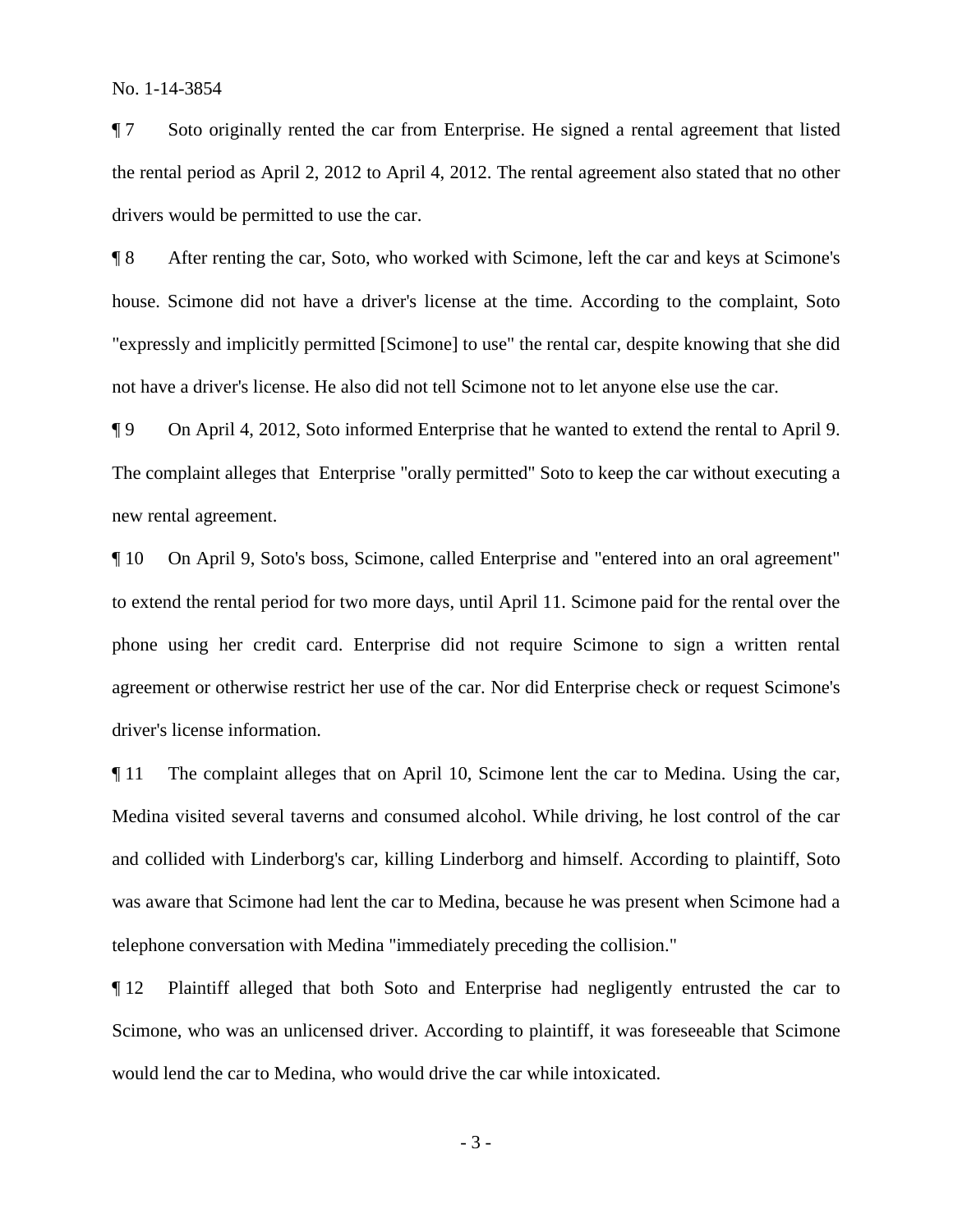¶ 13 Both Soto and Enterprise moved to dismiss the third amended complaint pursuant to section 2-619(a)(9) of the Code of Civil Procedure (735 ILCS  $5/2$ -619(a)(9) (West 2014)). Enterprise argued that plaintiff could not prove that it had given Medina express or implied permission to use the car, as Medina "did not rent the [car] from Enterprise," and plaintiff did not allege "that Enterprise \*\*\* knew Medina or knew that Medina would be driving the \*\*\* vehicle." Moreover, Enterprise argued that plaintiff could not establish that Enterprise's entrustment of the car to Scimone was the proximate cause of Linderborg's death, as the act of renting the car "was so remote from the eventual accident" that the accident could not be considered reasonably foreseeable as a matter of law.

¶ 14 Soto argued that plaintiff could not allege that he had entrusted the car to Medina. Rather, the evidence at most showed that Soto entrusted the car to Scimone, who then entrusted the car to Medina. Soto also argued that he had no control over the rental car at the time of the accident on April 10, because his rental agreement with Enterprise had expired on April 9, at which point Scimone entered into a new, separate rental agreement with Enterprise. Finally, Soto argued that Medina's use of the car while intoxicated was not foreseeable to him as a matter of law, and thus any negligence on his part was not the proximate cause of the decedent's death.

¶ 15 Enterprise and Soto both attached Soto's deposition as evidence supporting their respective motions to dismiss. In his deposition, Soto testified that he worked for Scimone's food vending business, selling sandwiches outside of nightclubs. He rented the car on April 2, 2012 to transport equipment for the business because the chassis of his personal car was broken. About half an hour after renting it, he left the rental car at Scimone's house "[b]ecause that's where the equipment, the food, and everything we use[d] for work was stored." Soto testified that he did not necessarily expect Scimone to drive the car, but he left it there "just in case, if for some odd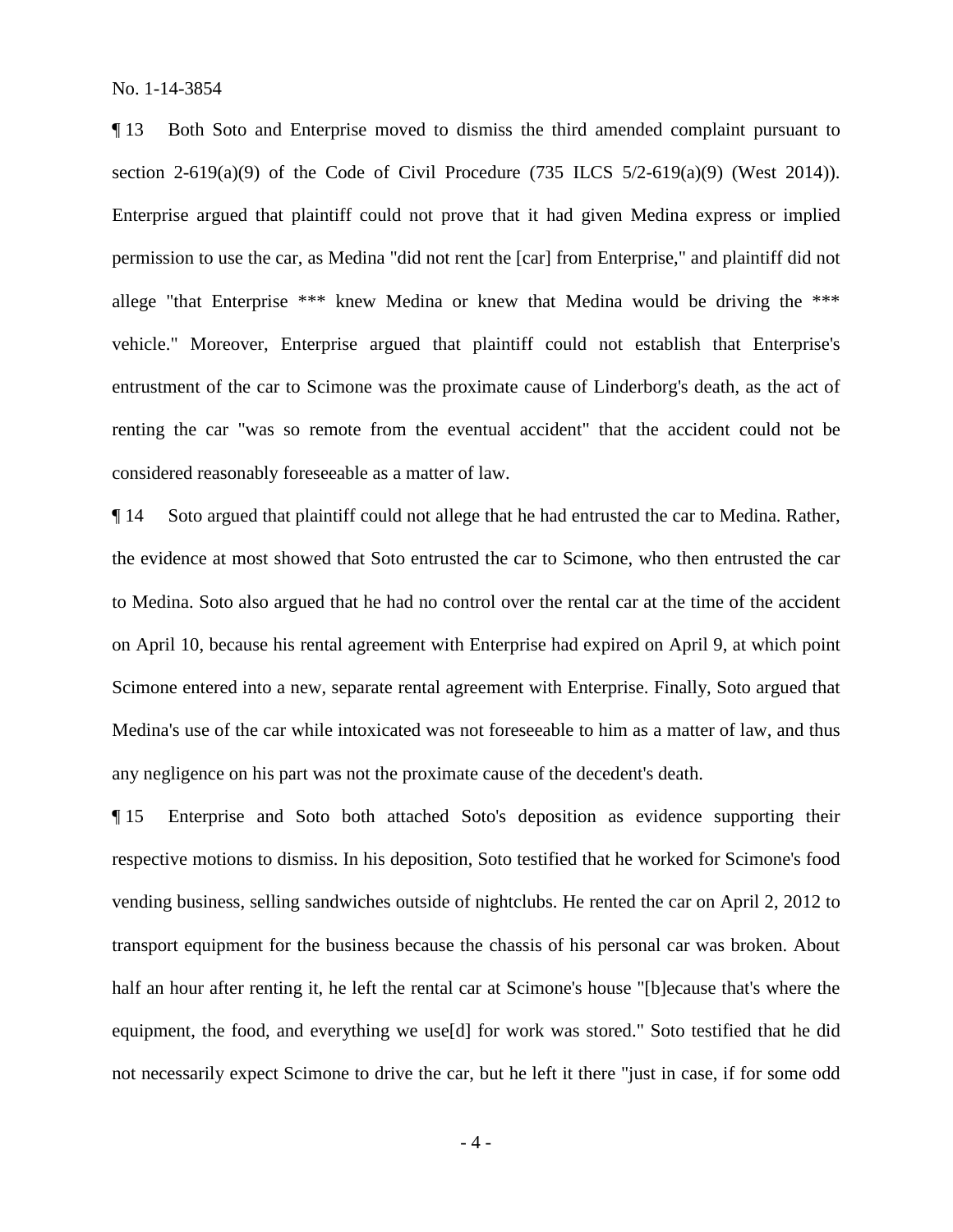reason I couldn't make it to her house. Because we would go buy like groceries. So I actually left it there so if any kind of like emergency where she needed to get food before we go, she could just take the car and go." Soto testified further that the original intention was that Soto "was going to be the driver" of the car and he "normally [took] [Scimone] to go get the food," but he conceded that he gave Scimone permission to use the car if he was unable to drive her himself. Soto agreed that he never told Scimone not to use the car, and he left the keys with her. But he knew that Scimone had used it because he "stopped by one of the locations" where she was working, and she "had the vehicle there."

¶ 16 Soto testified that he never called Enterprise to inform the company that someone else was using the vehicle. Nor did he tell Enterprise, at the time he rented the vehicle, that Scimone was planning on using the vehicle.

¶ 17 Soto testified that, on April 9—the date his rental period with Enterprise was set to expire—or possibly the day before, he called Scimone and told her that the car was due to be returned. She told him over the phone "that she had extended it a few days." That was the first time that Soto learned that Scimone had extended the rental agreement. Scimone also repaid Soto for his initial rental of the car.

¶ 18 Interrupting Soto's testimony for a moment, the Enterprise "call log" for this transaction, when Scimone extended the car rental for an additional two days until April 11, reads as follows: "RETURN DATE CHANGED TO: 4/11/12. FOR THIS TRANSACTION ON CARD NUMBER [redacted] THE CARDHOLDER NAME IS KATRINA SCIMONE BUT THE RENTER NAME IS DAVID SOTO."

¶ 19 Back to Soto's deposition testimony: Soto testified that, on the afternoon of April 10—the day of the accident—Scimone called him to ask him to work that night. Soto drove to Scimone's

- 5 -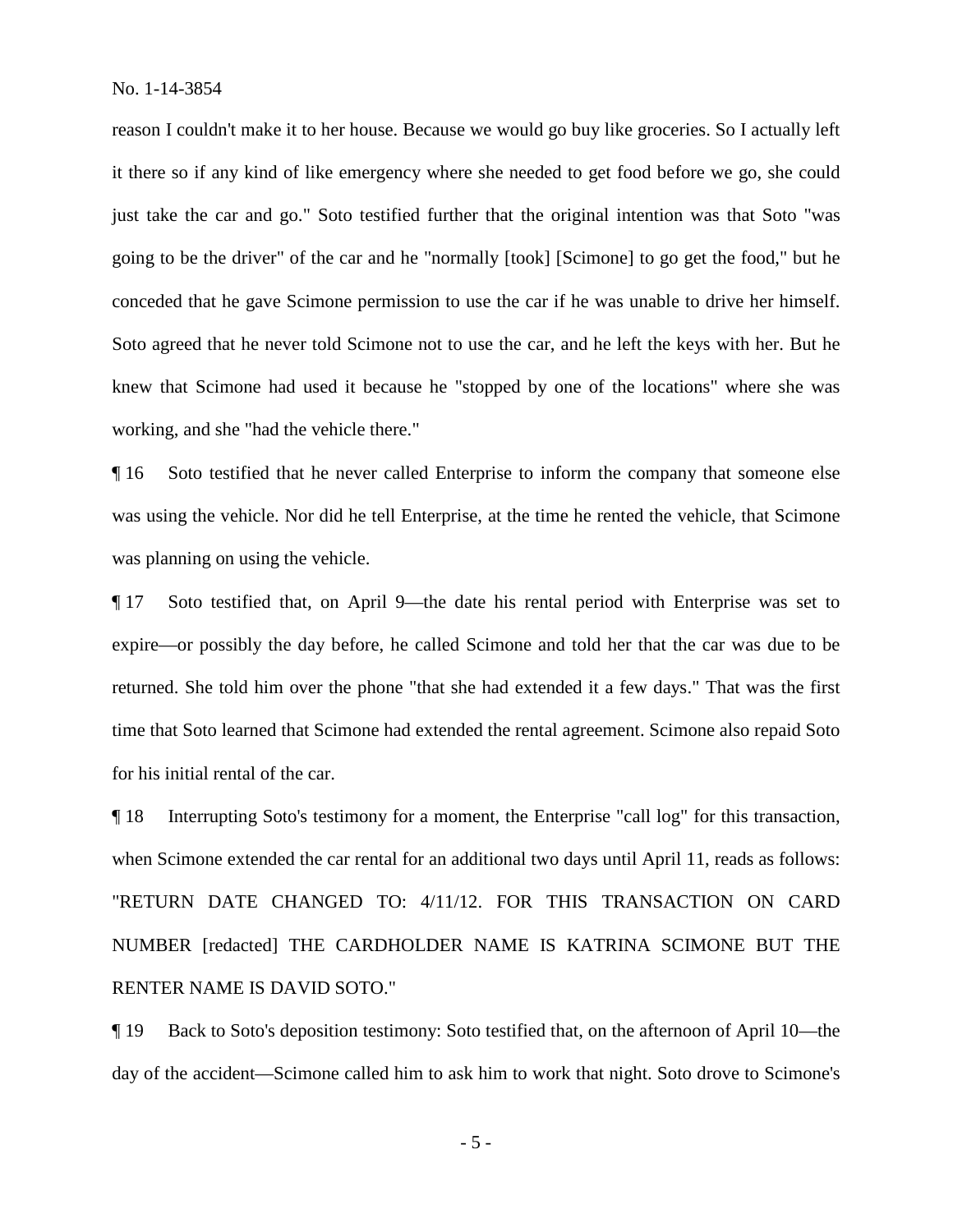house at approximately 10 pm. When he arrived at her house, the rental car was not there. He was "surprised" to find the car gone; he thought the plan was that the food would already be prepared, and he merely had to load it up in the rental car and drive to the area where they planned to sell it. When Soto went into Scimone's house, she told him that Jesse Medina had taken the car. While they were working, Scimone called Medina. He did not recall the conversation—or whether Scimone just left a message for Medina—but he testified that Scimone was upset that Medina had not returned with the rental car. Soto testified that Scimone later told him that Medina had taken the rental car to a bar to get her chicken wings.

¶ 20 Soto testified that he did not use the rental car between April 2 and April 10. In fact, between the time he left the car at Scimone's house on April 2 and the time he arrived at Scimone's house on the night of April 10 for work, he performed no work for Scimone. He did not elaborate in great detail on that point, other than to say he did not have regular work hours with Scimone and, during that eight-day period. "[s]he chose not to call me."

¶ 21 Regarding Soto's knowledge and interactions with Jesse Medina, Soto said that he did not know Medina personally, but that he understood that Medina was Scimone's boyfriend and that he was living with Scimone. Soto testified that he never gave Medina permission to drive the car. Soto testified that between April 2 (the date of the rental) and April 10 (the date of the accident), he never spoke a word to Medina.

¶ 22 Soto did not know how Medina came to be driving the car on April 10; he said that he was "not sure if [Medina] took it or if [Scimone] gave it to him." Soto also did not know whether Medina had a history of drinking or driving while intoxicated, or whether Medina had a valid driver's license.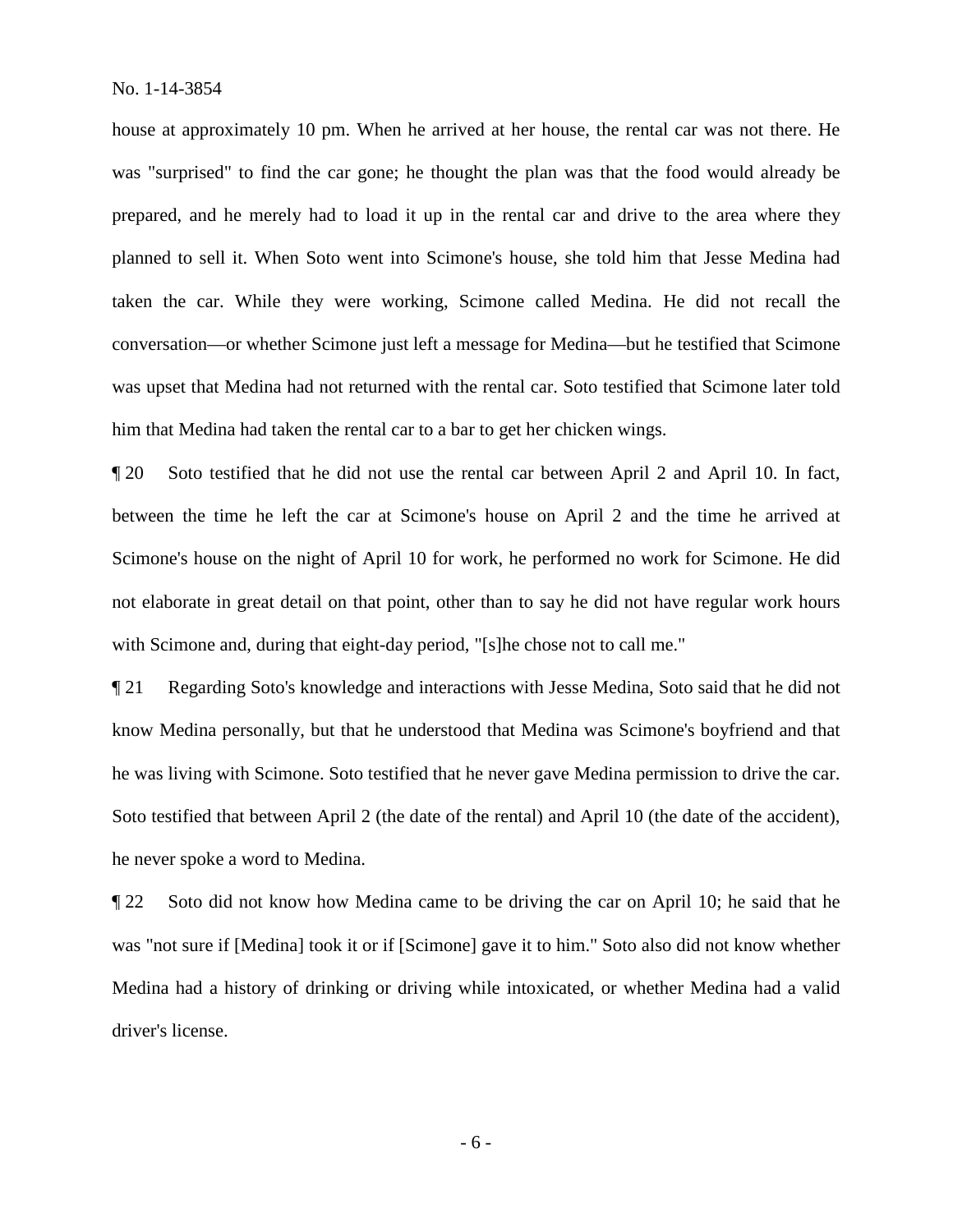¶ 23 Enterprise and Soto also attached an affidavit from Scimone in support of their motions to dismiss. Scimone said that she dated Medina from January 2012 until his death. She said that, during that time, she learned of nothing that would lead her to believe that Medina was an inexperienced or incompetent driver. Scimone said that Soto had rented the car in April 2012 "to travel to and from work at various food vending establishments." She said that Soto left the car at her house, but she denied ever using it.

¶ 24 Scimone claimed that, on the afternoon of April 10, Medina came to her house while she was asleep and took the rental car. She did not realize that the car was missing until later that night. She said that she called Medina, who told her "that he was lost and that he was sorry he took the car." Scimone said that she did not know he was consuming alcohol and did not know what he was doing at the time. She first learned that he had been drinking after the accident.

¶ 25 In response to the motions to dismiss, plaintiff argued that she could establish proximate cause. She noted that Enterprise should have known of both Soto's and Scimone's incompetency in relation to driving, as Soto's driver's license had previously been suspended for driving under the influence of alcohol, and Scimone had no driver's license at the time of the accident. Likewise, plaintiff said, Soto should have known that Scimone had no driver's license, as he rented the car for her and had to drive her around for work. Finally, plaintiff argued that Scimone should have known that Medina was likely to drive drunk on April 10, 2012, since she knew he was driving to a location that served alcohol and she spoke to him over the phone while he was intoxicated. Plaintiff argued that, because "each of the Defendant[s'] negligent action[s] caused the injury to [Linderborg] in combination with another cause," she could establish proximate cause as to each defendant.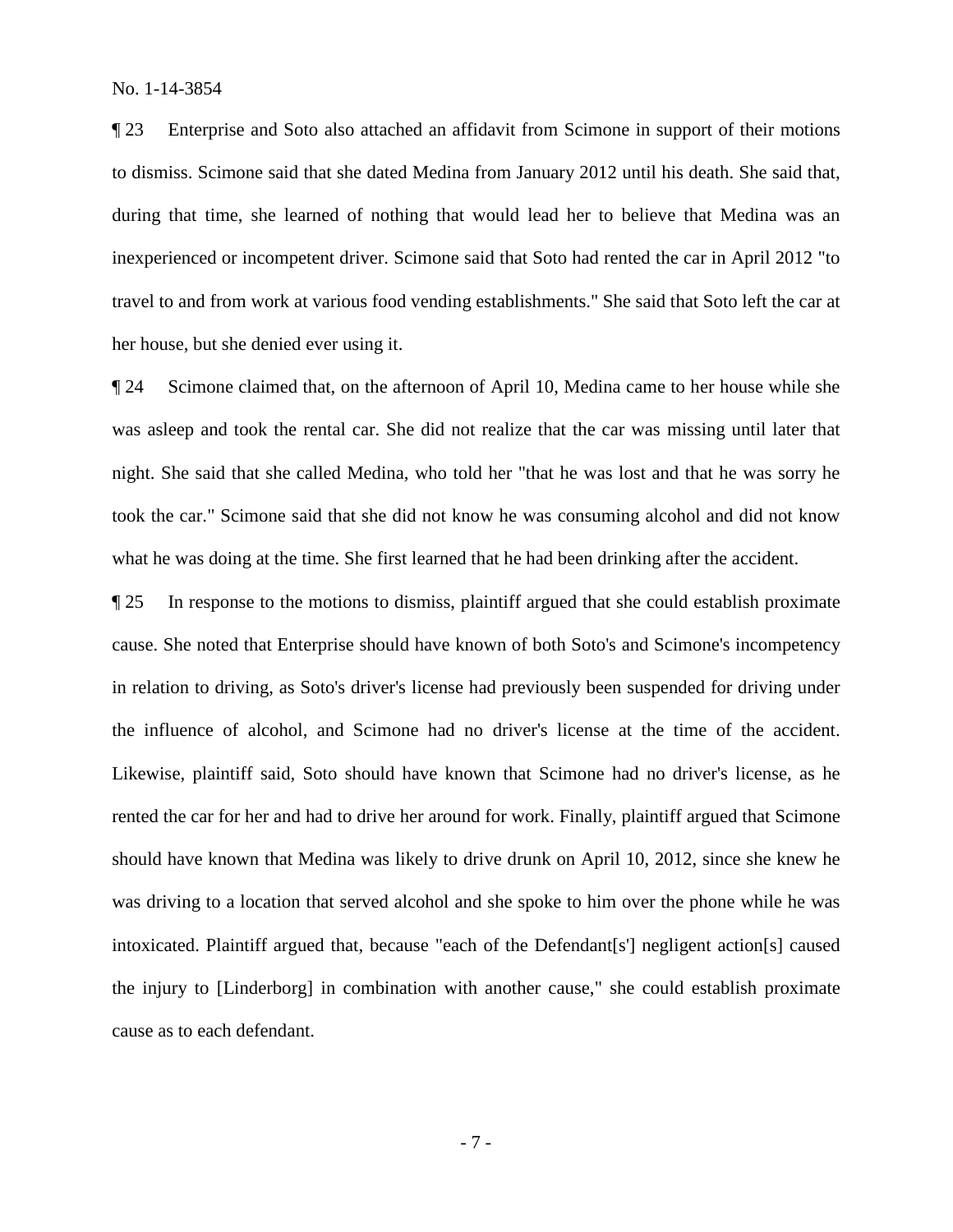¶ 26 The trial court initially denied the motions to dismiss. Defendants moved the trial court to reconsider that order, but the trial court denied those motions.

¶ 27 Defendants then requested that the trial court certify a question regarding proximate cause to this court pursuant to Illinois Supreme Court Rule 308 (eff. Feb. 26, 2010). In response to those motions, the trial court vacated its orders denying defendants' motions to dismiss and granted both motions. The court said that the Rule 308 motions had "spurred" it to continue thinking about the case and to "reanalyze" its prior rulings. The court found that plaintiff could not establish "cause in fact" because the rental contract was simply between Enterprise and Soto, not any other parties. The court further ruled that Medina's use of the car on the night of the accident was not foreseeable as a matter of law, and thus plaintiff could not establish legal proximate cause, either. Plaintiff appeals that order.

# ¶ 28 II. ANALYSIS

¶ 29 Plaintiff claims that the trial court erred in granting defendants' motions to dismiss the complaint. Specifically, plaintiff claims she can establish her negligent entrustment cause of action because defendants could have foreseen that Scimone would loan the rental car to Medina and that Medina would operate the car while intoxicated.

 $\P$  30 Defendants filed their motions to dismiss pursuant to section 2-619(a)(9) of the Code of Civil Procedure (735 ILCS  $5/2-619(a)(9)$  (West 2014)), which provides that a complaint may dismissed where the plaintiff's claim "is barred by other affirmative matter avoiding the legal effect of or defeating the claim." Our supreme court has described the "affirmative matter" a defendant must present in a section 2-619(a)(9) motion as "a type of defense that either negates an alleged cause of action completely or refutes crucial conclusions of law or conclusion of material fact unsupported by allegations of specific fact contained or inferred from the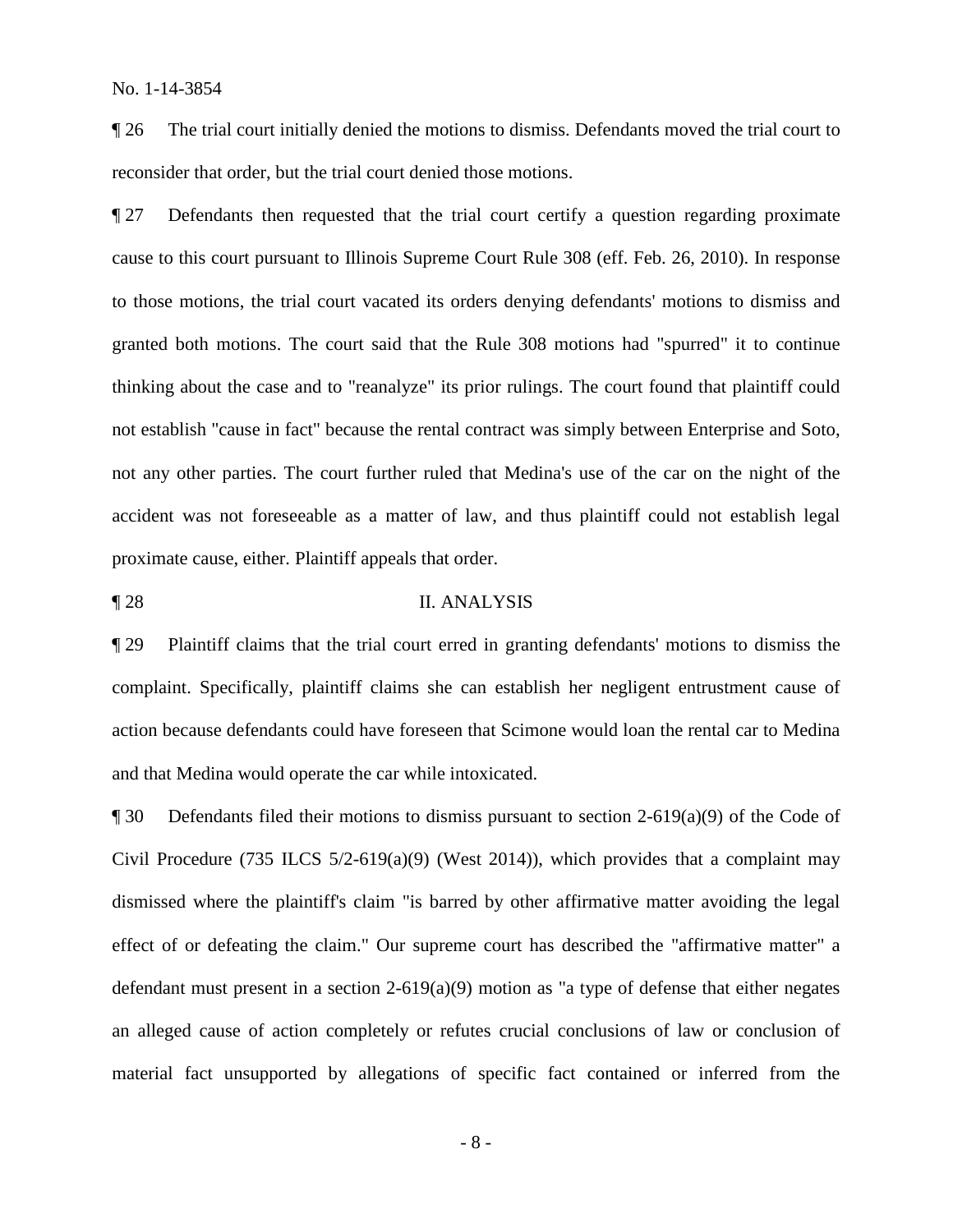complaint." (Internal quotation marks omitted.) *Smith v. Waukegan Park District*, 231 Ill. 2d 111, 121 (2008). As plaintiff correctly notes, "[a] dismissal of this type resembles the grant of a summary judgment motion. For that reason, the reviewing court conducts *de novo* review and considers whether 'the existence of a genuine issue of material fact should have precluded the dismissal or, absent such an issue of fact, whether dismissal is proper as a matter of law.' " *Epstein v. Chicago Board of Education*, 178 Ill. 2d 370, 383 (1997) (quoting *Kedzie & 103rd Currency Exchange, Inc.,* 156 Ill.2d 112, 116–17 (1993)).

¶ 31 To prove negligent entrustment, a plaintiff must show that the defendant gave another person express or implied permission to use or possess a dangerous article or an instrument that the defendant knew, or should have known, would likely be used in a manner involving an unreasonable risk of harm to others. *Evans v. Shannon*, 201 Ill. 2d 424, 434 (2002). A car is not necessarily a dangerous instrumentality, but "it may become one if it is operated by someone who is incompetent, inexperienced or reckless." *Id.*

¶ 32 A negligent-entrustment case concerning the entrustment of an automobile involves "two primary considerations": (1) whether the owner of the vehicle entrusted the car to an incompetent or unfit driver; and (2) whether the incompetency was a proximate cause of the plaintiff's injury. *Id.* With these considerations in mind, we turn first to plaintiff's case against defendant Enterprise, then to plaintiff's case against defendant Soto.

¶ 33 A. Negligent Entrustment by Enterprise

¶ 34 Enterprise focuses on the second prong of the negligent-entrustment claim, arguing that plaintiff could not establish proximate cause as a matter of law. Proximate cause consists of both (1) cause in fact and (2) legal cause. *Evans*, 201 Ill. 2d at 434*.* Our supreme court has described the distinction between cause in fact and legal cause as follows:

- 9 -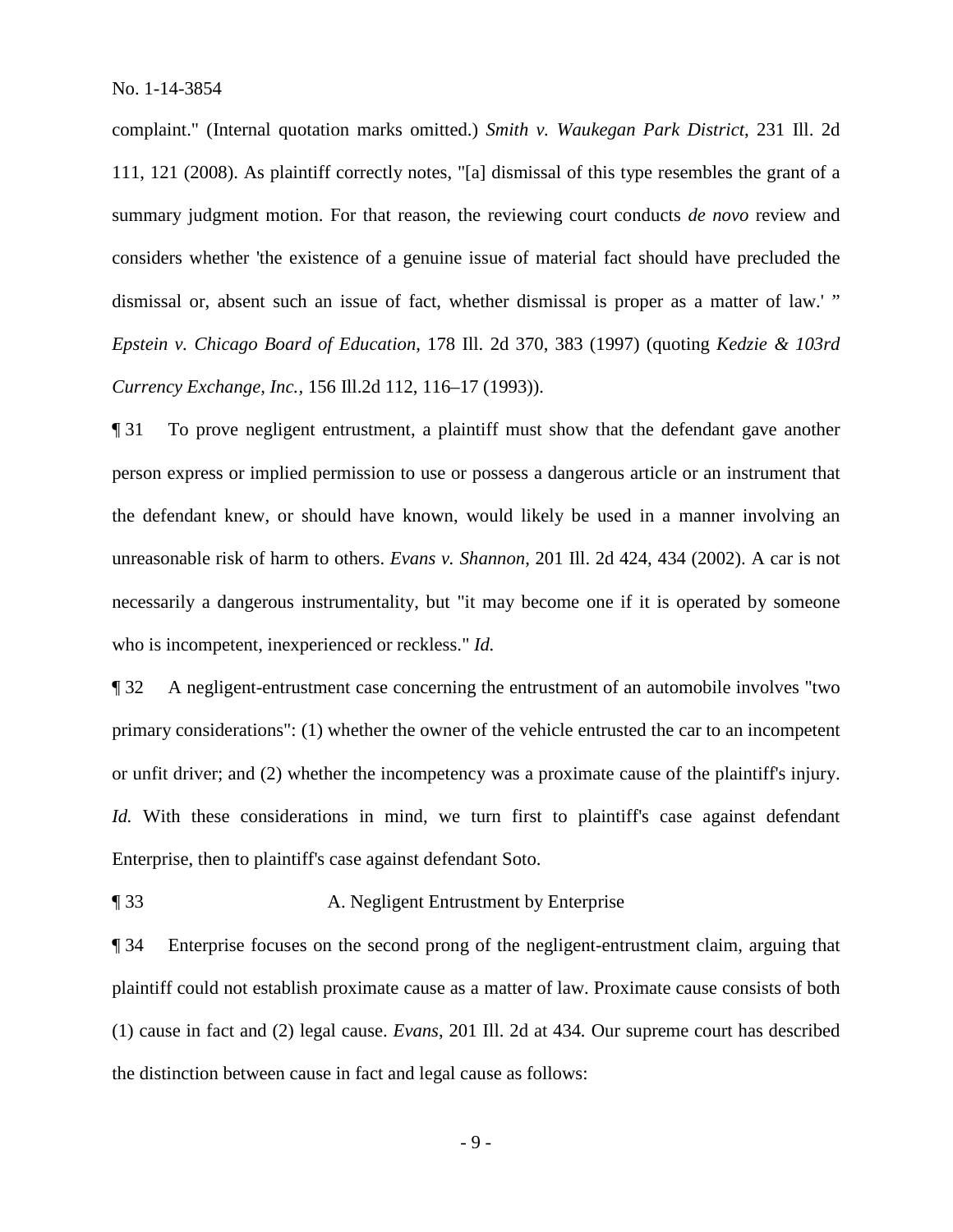" 'Cause in fact exists where there is a reasonable certainty that a defendant's acts cause the injury or damage. [Citation.] A defendant's conduct is a cause in fact of the plaintiff's injury only if that conduct is a material element and a substantial factor in bringing about the injury. [Citation.] A defendant's conduct is a material element and a substantial factor in bringing about an injury if, absent that conduct, the injury would not have occurred. [Citation.] "Legal cause," by contrast, is essentially a question of foreseeability. [Citation.] The relevant inquiry here is whether the injury is of a type that a reasonable person would see as a likely result of his or her conduct.' " *Id.* at 434-35 (quoting *First Springfield Bank & Trust v. Galman*, 188 Ill. 2d 252, 258 (1999)).

¶ 35 Enterprise cites *Watson v. Enterprise Leasing Co.*, 325 Ill. App. 3d 914 (2001), in support of its argument that plaintiff cannot show legal causation in this case. In *Watson*, an individual named Milton Pillow rented a car from Enterprise for a person named Dawn Monroe. *Id.* at 916. With or without Dawn's permission, Dawn's brother-in-law took the car to a party. *Id.* at 916, 919-20. While at the party, an intoxicated 17-year-old took the keys to the rental car—either with or without Dawn's brother-in-law's permission—and got into a car accident. *Id.* at 919-20. The plaintiff, representing the estate of an individual who died in the accident, sued Enterprise under a negligent entrustment theory. *Id.* at 915-16.

¶ 36 In addressing the issue of proximate cause, this court noted that the cause-in-fact portion of proximate cause had been satisfied because, "but for [Enterprise's] negligent entrustment, the car would not have been on the road and the accident would not have happened." *Id.* at 924. But with respect to legal causation, the court noted that "[t]he 'entrustment' [was], at least, two times removed." *Id.* at 925. And "the accident occurred due to a criminal act—\*\*\* driving while under the influence." *Id.* The court thus concluded that it was "not reasonably foreseeable, assuming the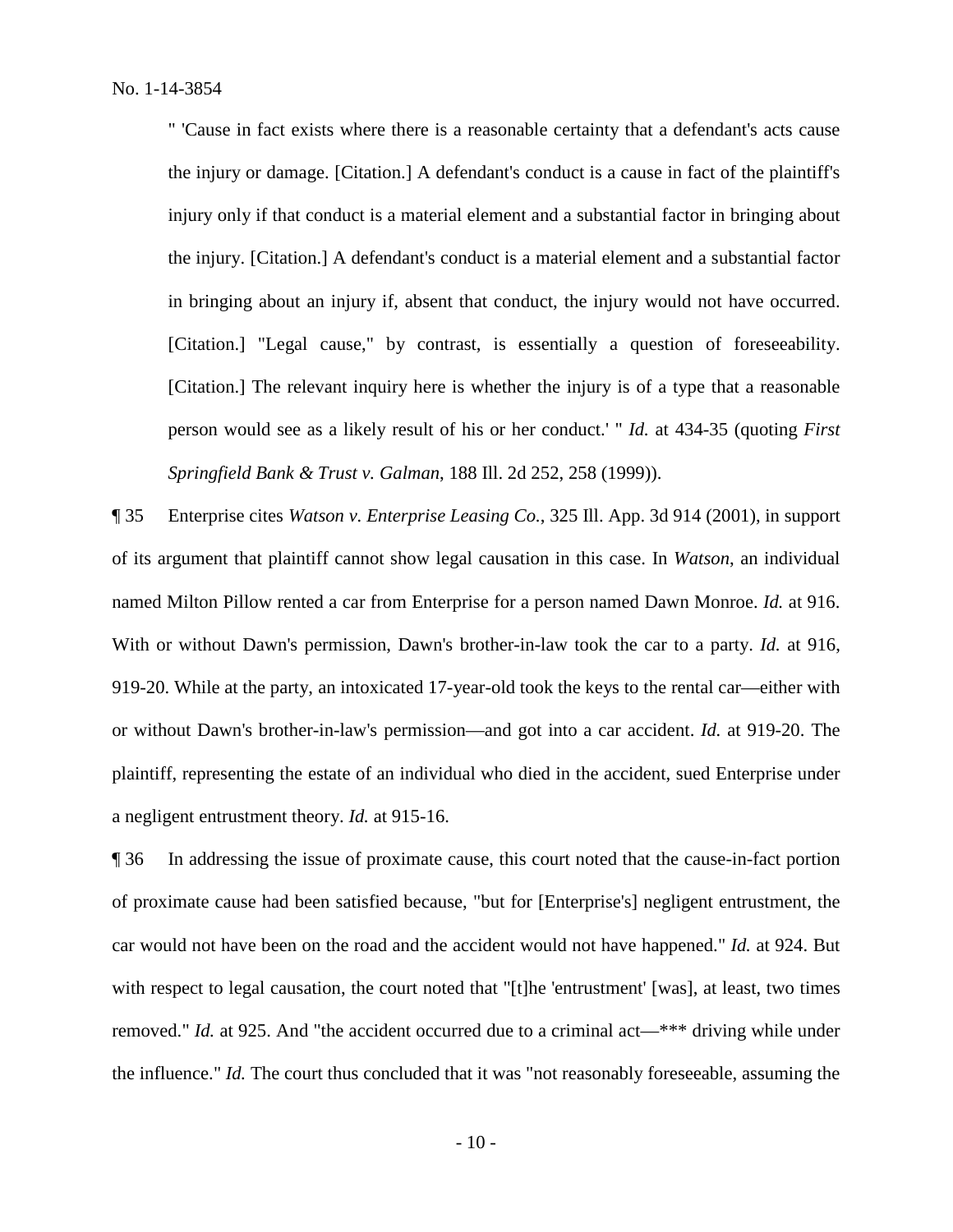car was entrusted to Dawn, that the car would be taken from her by another and then taken by another who then engaged in criminal conduct, nor is it reasonable to conclude that this is the purpose or intent of the negligent entrustment doctrine." *Id.*

¶ 37 We agree that *Watson* applies in this case. Like *Watson*, this case involves someone other than the renter of the car taking that car and driving it while intoxicated. As in *Watson*, it was not foreseeable to Enterprise that a third party might drive the rental car. The original lessee of the rental car was Soto. Enterprise had no reason to foresee that Soto's boss's boyfriend would one day operate that vehicle. Even if we assumed that the entrustment of the rental car changed from Soto to Scimone on April 9, when Scimone extended the rental contract for two days and paid for that extension with a credit card—a notion that the record does not support, as the Enterprise call log indicated that Soto remained the renter, even though someone else was paying for the extension—we would reach the same conclusion. Enterprise still had no reason to even know that Jesse Medina existed, let alone that he might drive the rental car. The undisputed evidence shows that Enterprise did not know of Medina's existence, much less that he lived with Scimone and was likely to drive the car.

¶ 38 Plaintiff attempts to distinguish *Watson* because, in this case, the driver was only one step removed from Enterprise, whereas in *Watson*, the driver was at least two steps removed from Enterprise. We find no meaningful distinction. Even if the connection between Soto and Medina was less remote than the connection between Dawn and the ultimate driver of the car in *Watson*, the rationale of *Watson* applies with equal force. Just as in *Watson*, this case involved a driver using a rental car that Enterprise had rented to someone else. Nothing suggested that Enterprise should have been aware that Medina was likely to use the car, let alone use it while intoxicated. We agree with the court's observation in *Watson* that "[t]o impose foresight on [Enterprise] under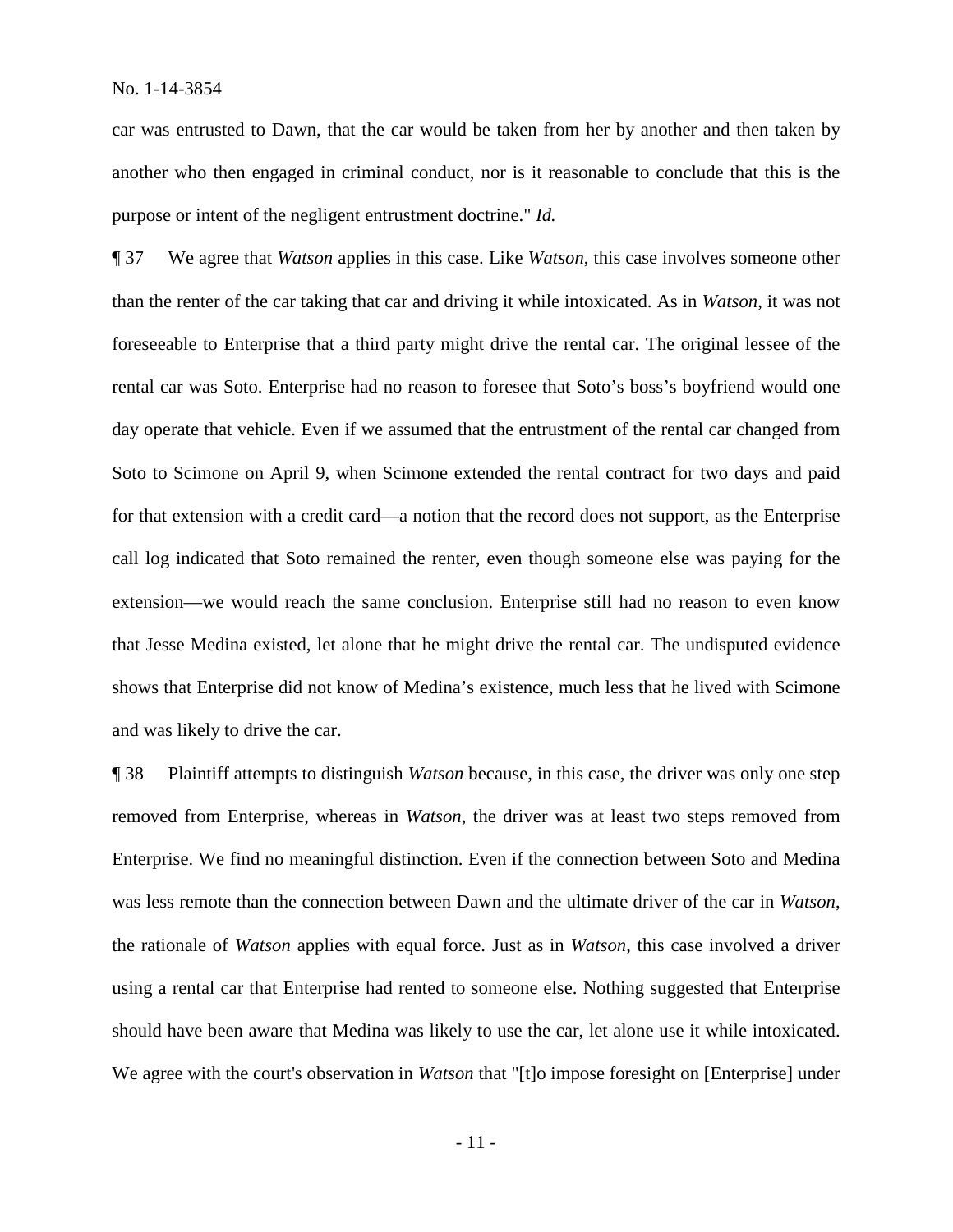the \*\*\* circumstances present in this case would render it liable for anyone who drove the car." *Id.* Negligent entrustment is not intended to impose strict liability. *Id.*

¶ 39 Plaintiff cites *King v. Petefish*, 185 Ill. App. 3d 630 (1989), and *Seward v. Griffin*, 116 Ill. App. 3d 749 (1983), in support of her argument that Medina's actions were foreseeable to Enterprise, but we find these cases to be distinguishable. In *King*, the defendant entrusted her car to an intoxicated 15-year-old girl at a party. *King*, 185 Ill. App. 3d at 631-32. In *Seward*, the defendant, a used-car dealer, sold a vehicle to a driver whom the defendant knew was unlicensed. *Seward*, 116 Ill. App. 3d at 753. Neither *King* nor *Seward* involved the use of a rental car at least one step removed from the rental car company by a driver of whom the company was unaware; both decisions involved defendants who directly entrusted vehicles to people whom they had reason to believe could not competently operate them.

¶ 40 Because Medina's drunk driving was not foreseeable to Enterprise as a matter of law, plaintiff cannot establish the legal-causation component of proximate cause. We affirm the trial court's dismissal of the third amended complaint as to Enterprise.

¶ 41 B. Negligent Entrustment by Soto

¶ 42 Plaintiff claims that the trial court erred in dismissing her negligent-entrustment claim against Soto, because it is at least a question of fact whether Soto could have reasonably foreseen that Medina would drive the rental car while intoxicated. Plaintiff's argument is as follows: Soto left the car and the keys with Scimone; Scimone did not have a driver's license; Medina lived with Scimone and his car was having mechanical problems; and there was no other operative vehicle at Scimone's house. Thus, Soto at least implicitly entrusted the vehicle to Medina, whose negligent driving was the proximate cause of the death of plaintiff's decedent.

¶ 43 We hold that the dismissal of plaintiff's claims against Soto was correct for three reasons.

- 12 -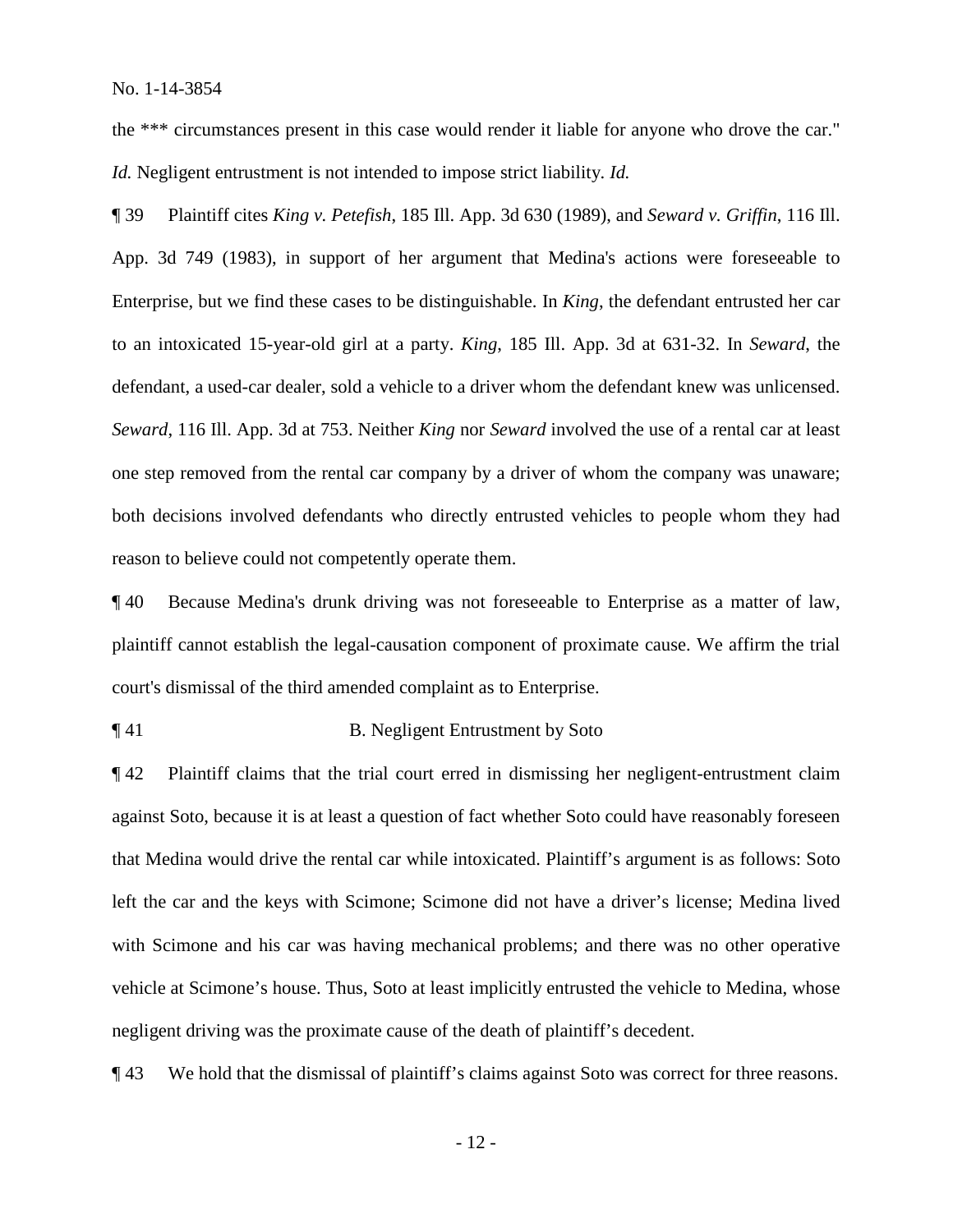¶ 44 We first reiterate the doctrine as explained in *Evans*, 201 Ill. 2d at 434. Plaintiff must show that Soto gave Medina express or implied permission to use or possess the vehicle, *and* that Soto knew or should have known that Medina would operate the rental car in a manner involving an unreasonable risk of harm to others. *Id*. Said another way, plaintiff must show that (1) Soto entrusted the vehicle to an incompetent or unfit driver and (2) this incompetency was the proximate cause of the death of plaintiff's decedent. *Id*.

 $\P$ 45 Our first basis for affirming the trial court's dismissal under Section 2-619(a)(9) is that plaintiff, as a matter of law, cannot establish the first prong of the test for negligent entrustment—she cannot establish that Soto expressly or implicitly gave Medina permission to use the vehicle. There is no claim of express permission, nor could there be. Soto testified that, after renting the car, he drove back to Scimone's house, parked the car in the driveway, left the car and the keys there with Scimone—and did not visit the house again until the night of the accident, April 10. He did not speak with Medina during that window of time, nor did he even visit Scimone's house during that time. He first learned about Medina driving the car when he arrived at Scimone's house and saw that the rental car was missing, at which time Scimone told him that Medina had taken it. Obviously, Soto could not have given Medina express permission to do something when he did not even know it was happening until after the fact. Plaintiff does not claim otherwise.

¶ 46 Nor has plaintiff alleged or provided facts sufficient to demonstrate implied permission by Soto. "Generally, implied permission can be inferred from a course of conduct of the parties, their relationship, or from the behavior of the parties in specific circumstances." *Bishop v. Morich*, 250 Ill. App. 3d 366, 369 (1993). Here, plaintiff did not allege any facts demonstrating a course of conduct or relationship between Soto and Medina. Soto had rented the car to use in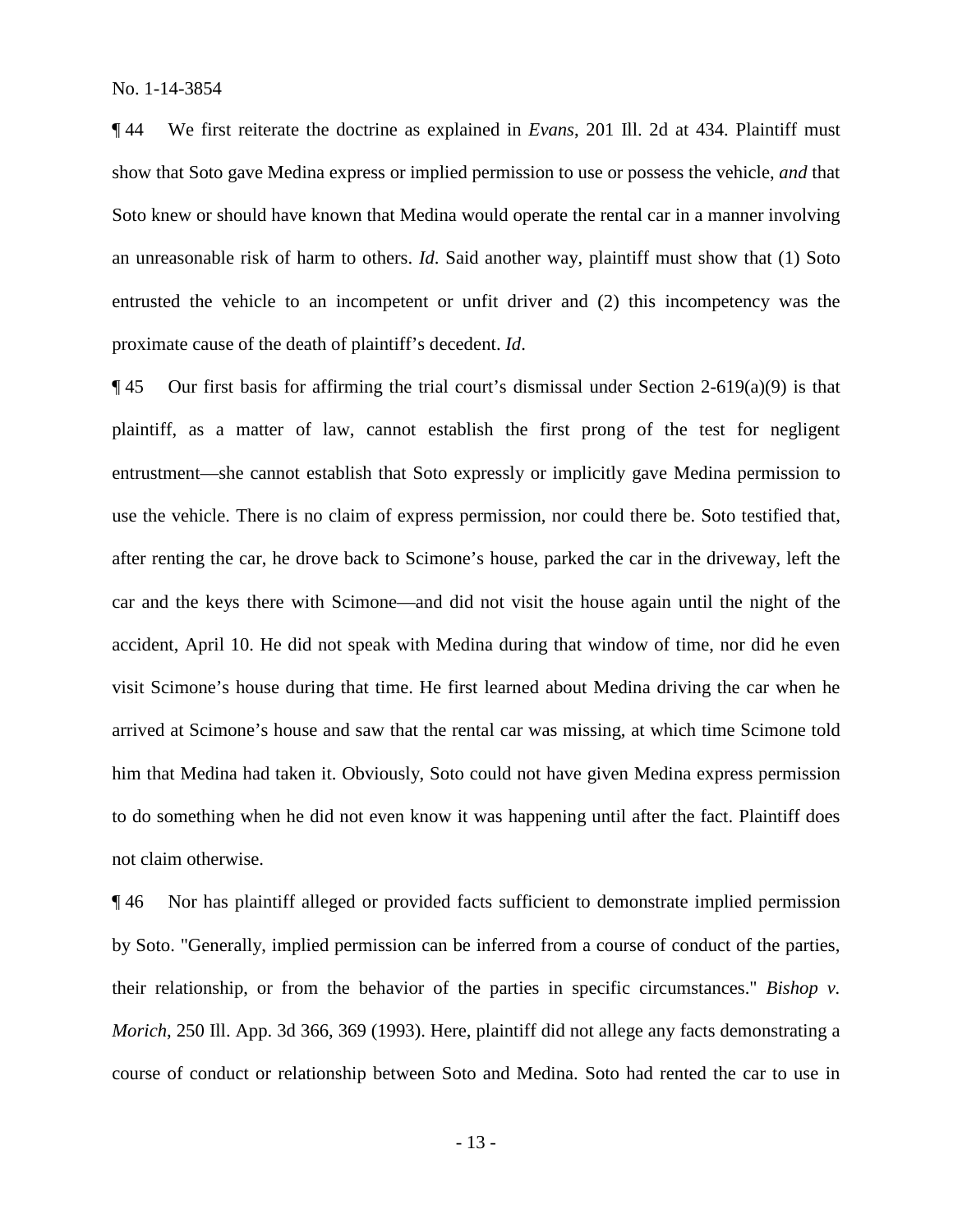conjunction with his and Scimone's work. Medina was simply Scimone's boyfriend. Soto had no relationship with him whatsoever.

¶ 47 At most, plaintiff could show that Soto left the rental car and keys at Scimone's house, where Medina lived. Plaintiff says that these facts are sufficient, that Soto should have known that Medina would drive the car, because Scimone did not have a license, and there was no other working car at that house at that time. But even if we drew that favorable inference, plaintiff still could not prevail. It is well-settled that simply leaving a car and its keys available to an incompetent driver does not constitute implied permission. See, *e.g.*, *Rainey v. Pitera*, 273 Ill. App. 3d 234, 237 (1995) ("[T]his court has repeatedly held that making keys available does not alone create implied permission."); *Bishop*, 250 Ill. App. 3d at 370 ("[L]eaving car keys where a teenager can get them does not imply permission to use them."); *Johnson v. Ortiz*, 244 Ill. App. 3d 384, 387 (1993) (no implied permission even if incompetent driver, who lived with defendant at time of accident, "knew where the keys to the car were kept"). Without any prior course of conduct or relationship between Soto and Medina, the mere act of leaving keys at Scimone's house cannot prove implied permission to Medina to use the car as a matter of law.

¶ 48 Plaintiff's allegation that Soto "did not expressly or implicitly *prohibit* [Scimone] from allowing the use of the vehicle by other drivers including [Medina]" does not translate to implied permission. (Emphasis added.) The mere fact that Soto did not tell Scimone that no one else could drive the car does not mean that he gave implied permission to let anyone drive the car.

¶ 49 While plaintiff did allege that, on April 10, Soto learned that Medina had taken the car after Scimone, in Soto's presence, called Medina, that fact does not translate to implied permission to use the car any more than it would suggest express permission. And even assuming that Soto's silence could be taken as acquiescence to Medina's use of the car, plaintiff did not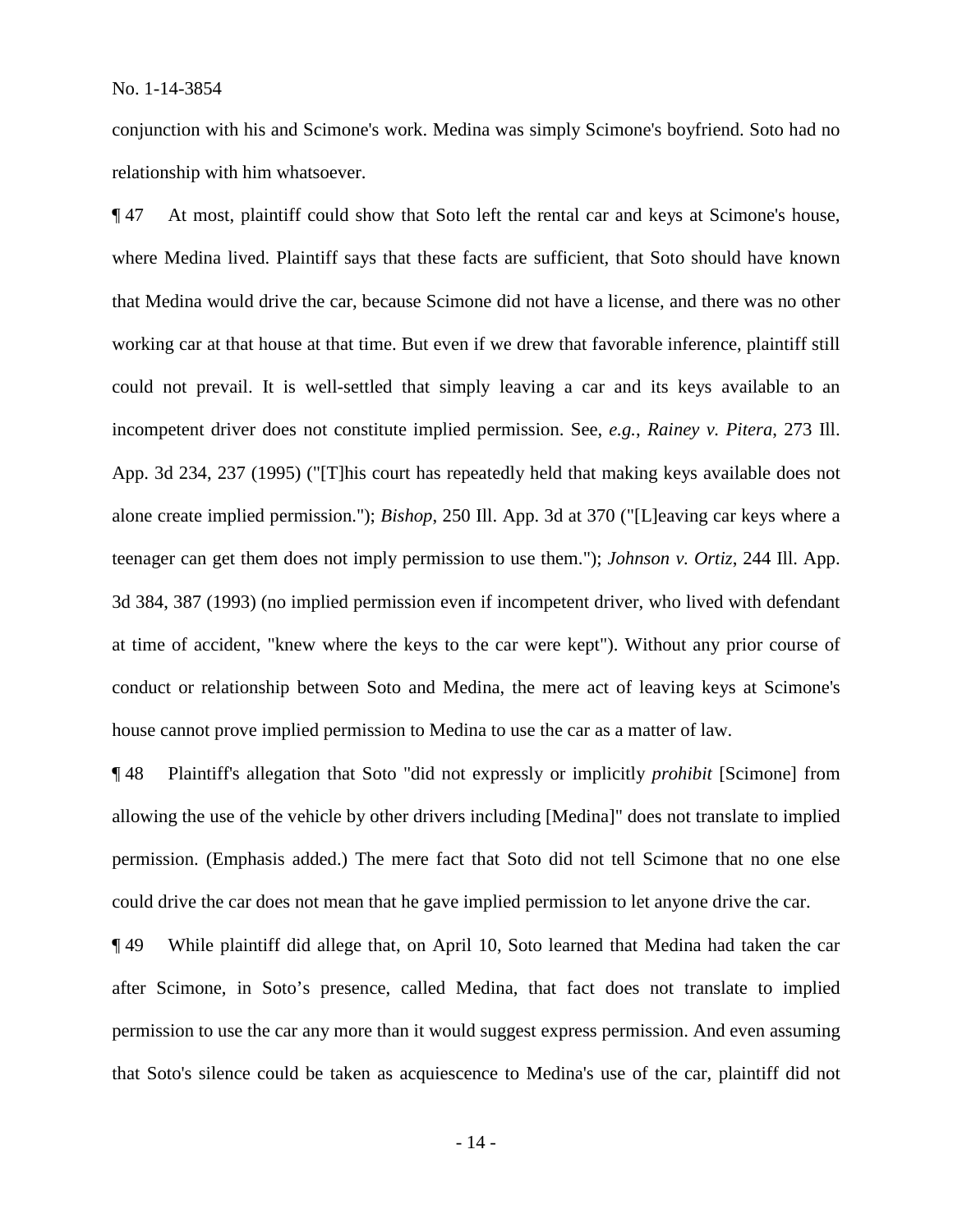allege that Soto's acquiescence was in any way communicated to Medina. We fail to see how Soto's learning that Medina was driving the rental car, after the fact, could be interpreted as implied permission to continue using the car when nothing suggested that Medina heard of Soto's acquiescence.

¶ 50 Viewing the facts in the light most favorable to plaintiff, we see nothing to suggest that any of Soto's conduct or statements could be taken by Medina as permission to use the rental car. The absence of any evidence of express or implied permission, by itself, is fatal to plaintiff's claim against Soto.

¶ 51 A second basis for affirming the dismissal as to Soto is that, even if plaintiff could somehow demonstrate that Soto impliedly entrusted the car to Medina, she cannot demonstrate that the entrustment was negligent. Entrusting a car to another person is not a *per se* negligent act. If it were, a rental-car company would be strictly liable for any accident involving one of its cars; indeed, anyone who ever loaned a car to another would be strictly liable for any accident that ensued. A defendant's entrustment of a vehicle to another is negligent only if the defendant entrusts the automobile "to one who the [defendant] *knows or should know* is incompetent, inexperienced, or reckless." (Emphasis added.) *Zedella v. Gibson*, 165 Ill. 2d 181, 186 (1995). So liability will attach, for example, if someone entrusts her car to an intoxicated teenager (see *King*, 185 Ill. App. 3d at 631-32, 642) or to someone he knows does not have a driver's license (see *Seward*, 116 Ill. App. 3d at 753, 755). But liability will not attach if one entrusts a car to someone where "nothing \*\*\* would have red-flagged [the driver] as an unlicensed, incompetent or reckless driver." *Evans*, 201 Ill. 2d at 436.

¶ 52 Plaintiff made no allegations and presented no evidence that anything would have "redflagged" Medina as an unlicensed, incompetent or reckless driver. Even if we could infer that

- 15 -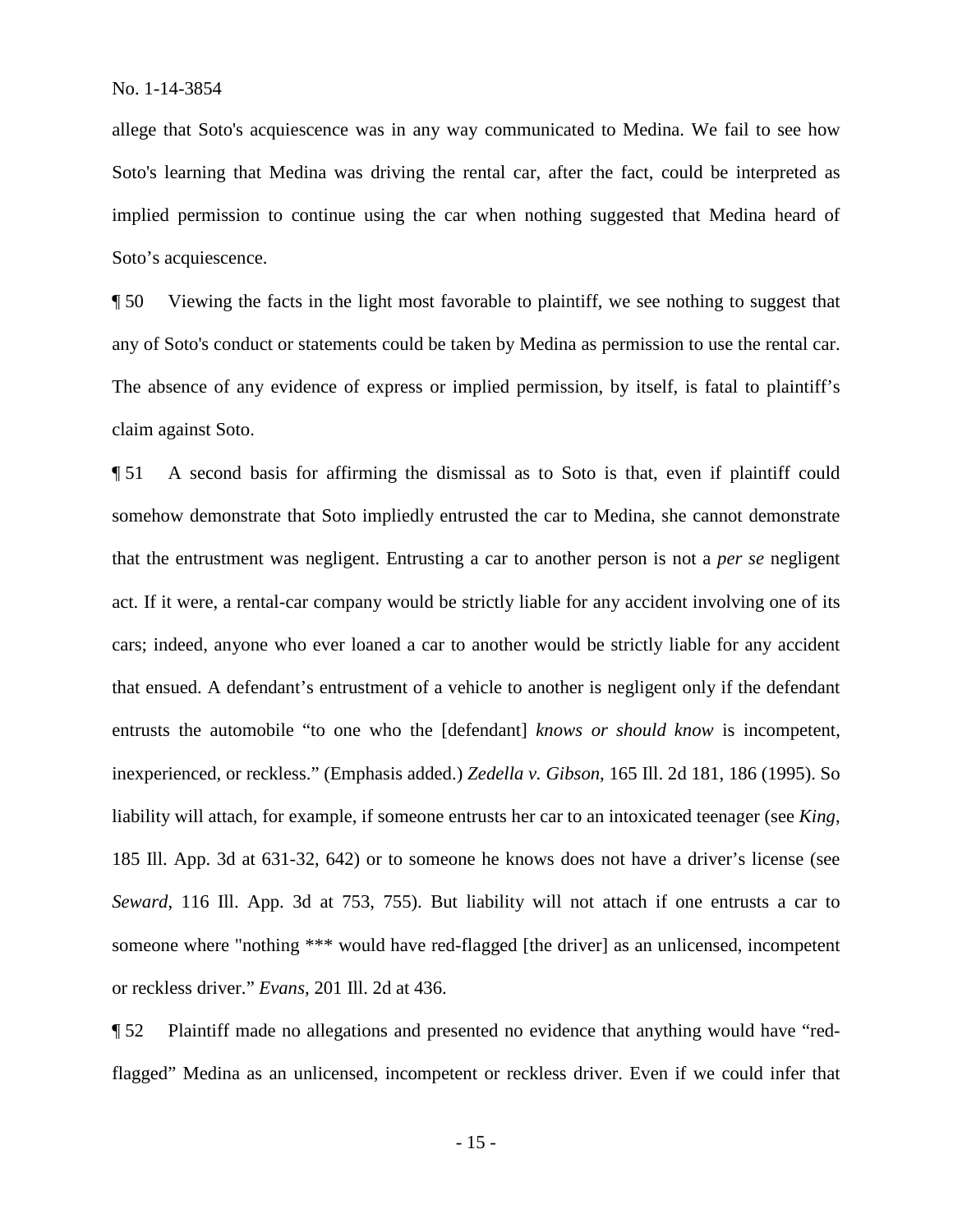Soto permitted Medina to drive the rental car, Soto testified that he barely knew Medina and knew nothing of his personal habits or his driving record. There is no evidence in the record that Soto had reason to believe that Medina was an incompetent driver or one who was likely to drive under the influence of alcohol. We would add that, as far as we can discern from the record, Medina had a driver's license and a clean driving record.

¶ 53 While plaintiff notes that Scimone lacked a driver's license, Scimone's lack of a license has nothing to do with Soto's alleged entrustment of the car to *Medina*. As Medina was the party who incompetently operated the rental car, plaintiff had to show that Soto was negligent in entrusting the car to Medina, not Scimone. Scimone's lack of a driver's license, a fact repeated throughout plaintiff's briefs, is a red herring.

¶ 54 Plaintiff next argues that if Soto did not know anything about Medina's driving history, he should have. We see no reason to impose on Soto a duty to inspect Medina's driving record. See, *e.g.*, *id.* at 436-37 (declining to impose duty on customer of car detailing business to check driving records of car detailer's employees). To do so would require any individual who loaned a car to a friend or acquaintance to check the driving records of anyone that friend or acquaintance lived with—an untenable proposition, to say the least. See, *e.g.*, *id.* at 438 (finding no duty to inspect driving records of car detailer's employees because such duty "would have far-reaching consequences, logically extending to every person who takes his or her vehicle for repair or servicing, and requiring that commercial and private car owners alike police the hiring practices of businesses with whom they deal"). And even assuming that Soto should have inquired into Medina's driving record, Soto would not have found anything suggesting that Medina was an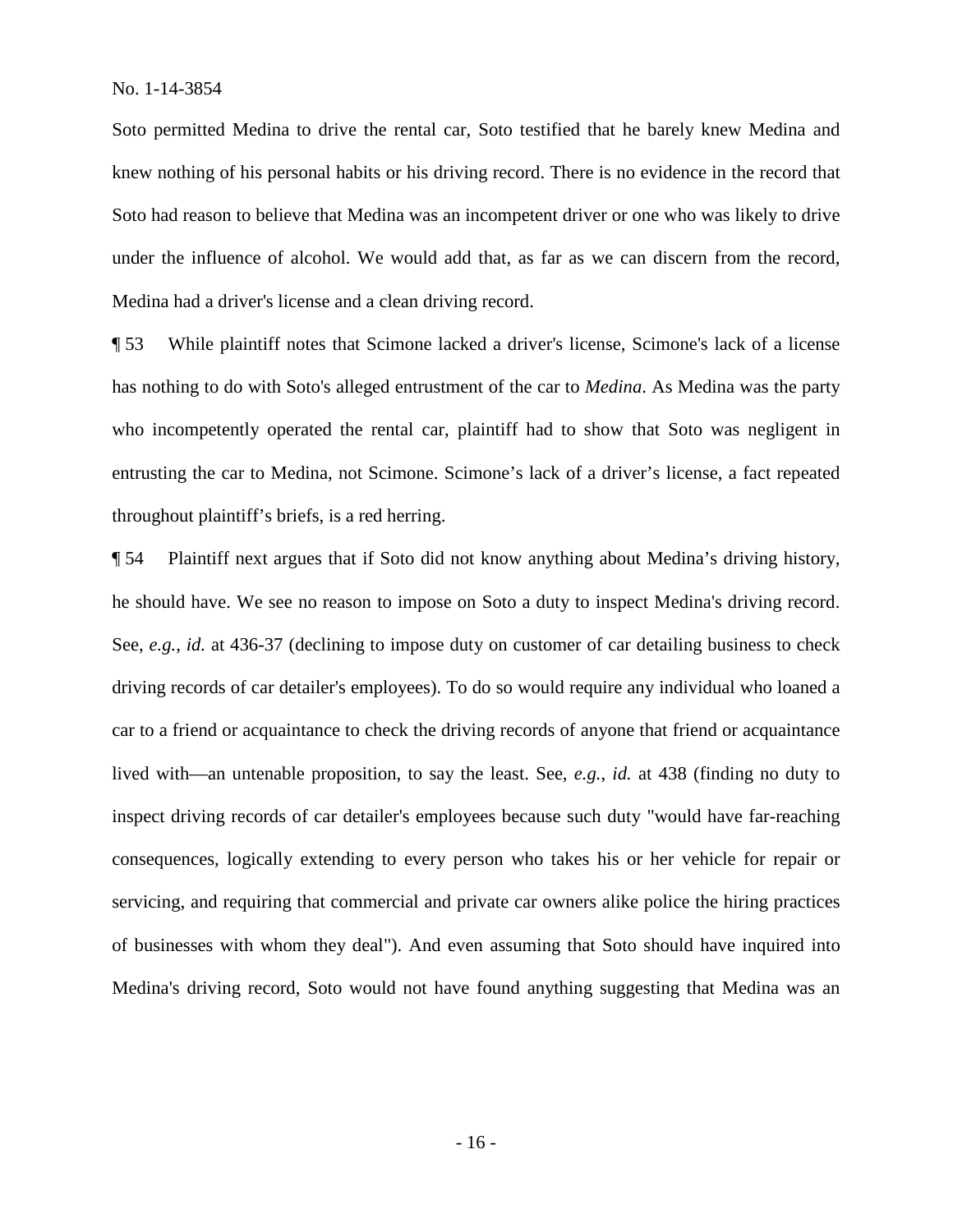incapable driver—as we noted above, Medina appeared to be a licensed driver with a clean driving record. We affirm the trial court's dismissal on this ground as well.<sup>1</sup>

¶ 55 Third and finally, even if plaintiff tried to proceed simply on the theory that Soto entrusted the vehicle to Scimone, dismissal would still be proper as to Soto. As we have noted above more than once, plaintiff must establish that Soto entrusted the vehicle to an incompetent driver, and that this incompetency was the proximate cause of the death of plaintiff's decedent. *Evans*, 201 Ill. 2d at 434. If plaintiff proceeded under the theory that the entrustment was only to Scimone, she could establish that the vehicle was entrusted to an incompetent driver—because Scimone was unlicensed—but she could not establish that this incompetency was the proximate cause of the accident, because Scimone was not the driver of the rental car at the time of the accident. Scimone's unfitness to drive had nothing to do with Medina's operation of the car while intoxicated.

¶ 56 For all of these reasons, dismissal of the claims against Soto was proper.

¶ 57 C. Rule 191(b)

¶ 58 Finally, we briefly address plaintiff's suggestion that, had the trial court granted her a continuance to take additional discovery, she could have defeated the motions to dismiss. Plaintiff notes that she filed an affidavit pursuant to Illinois Supreme Court Rule 191(b) (eff. Jan. 4, 2013), asking for a continuance in order to obtain testimony from "various persons whose testimony was necessary to glean material facts." Plaintiff argues that, if she had been given an

<sup>&</sup>lt;sup>1</sup> We acknowledge that the trial court did not dismiss the third amended complaint based on her failure to satisfy the first prong of the negligent-entrustment doctrine. But we may affirm the trial court's judgment on any basis in the record, even if it was not considered by the trial court. *Moody v. Federal Express Corp.*, 368 Ill. App. 3d 838, 841 (2006). The issue was raised below by Soto and was argued in the parties' briefs before this court.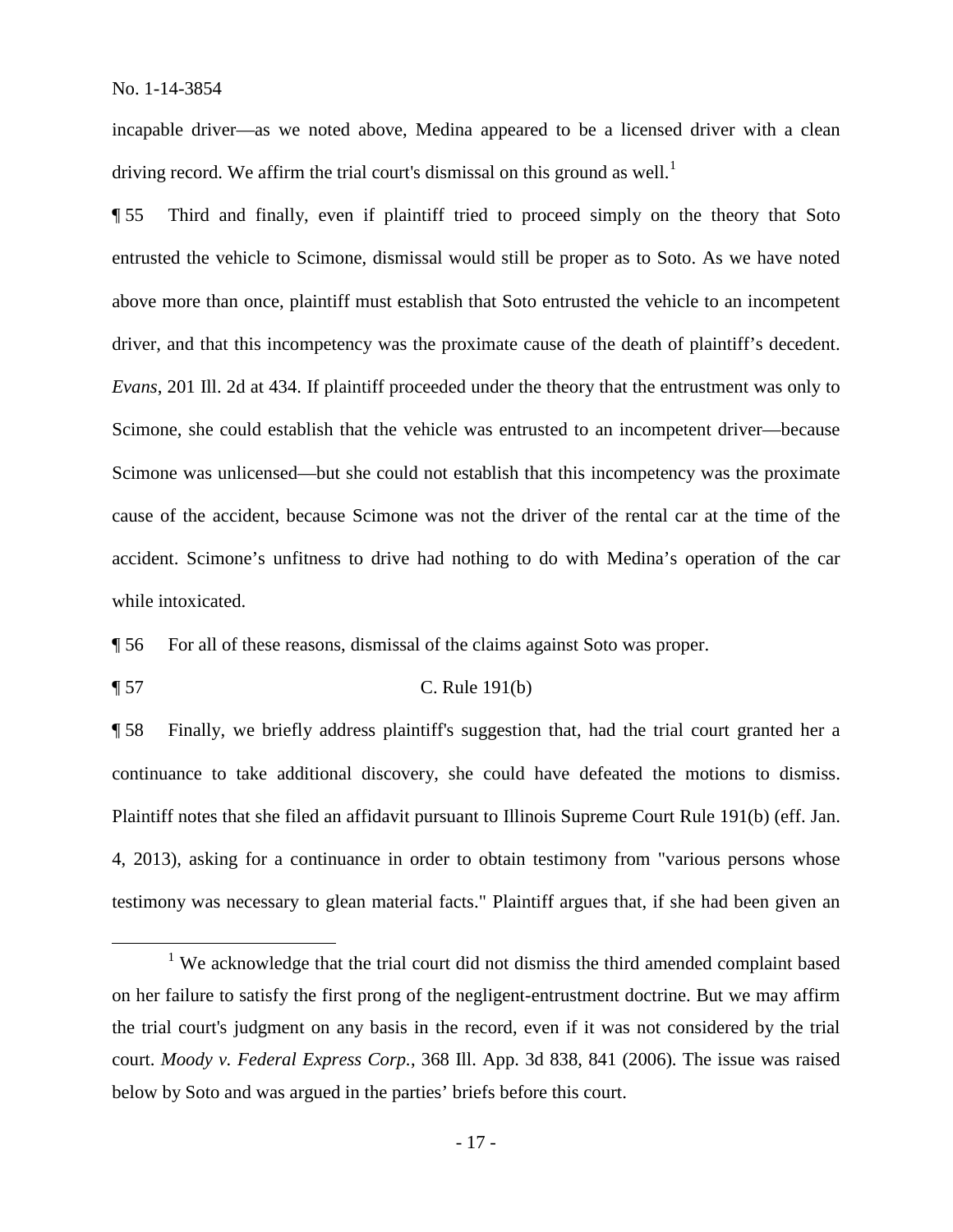opportunity to do so, she could have uncovered facts that would contradict the evidence presented by defendants.

¶ 59 But plaintiff has not provided us with an adequate record to review the trial court's decision to deny her a continuance for additional discovery. We have no report of proceedings or written order explaining the trial court's rationale in denying the motion. In fact, the page in the record plaintiff cites in support of the notion that the trial court even denied her motion is an order setting a briefing schedule on the motions to dismiss. That order makes no mention of the Rule 191(b) motion. While the decision to set a briefing schedule on the motion to dismiss could be taken as an implicit denial of the Rule 191(b) motion, that meaning is not clear to us from the incomplete record, nor is the trial court's reasoning for any such ruling. Where an appellant fails to furnish a complete record of proceedings on appeal, "it will be presumed that the order entered by the trial court was in conformity with law and had a sufficient factual basis." *Foutch v. O'Bryant*, 99 Ill. 2d 389, 392 (1984). "Any doubts which may arise from the incompleteness of the record will be resolved against the appellant." *Id.* Here, without any adequate record of the trial court's ruling on the Rule 191(b) motion, we presume that the trial court's denial of that motion was correct.

¶ 60 The absence of an adequate record is particularly problematic in this case because, when deciding whether the trial court erred in denying a Rule 191(b) motion, we apply an abuse-ofdiscretion standard of review. *Crichton v. Golden Rule Insurance Co.*, 358 Ill. App. 3d 1137, 1150 (2005). We will find that a trial court abused its discretion only where its ruling is arbitrary, fanciful, or where no reasonable person would take the view adopted by the trial court. *Id.* But we cannot determine the reasonableness of the trial court's decision without a record of its reasons for denying the motion.